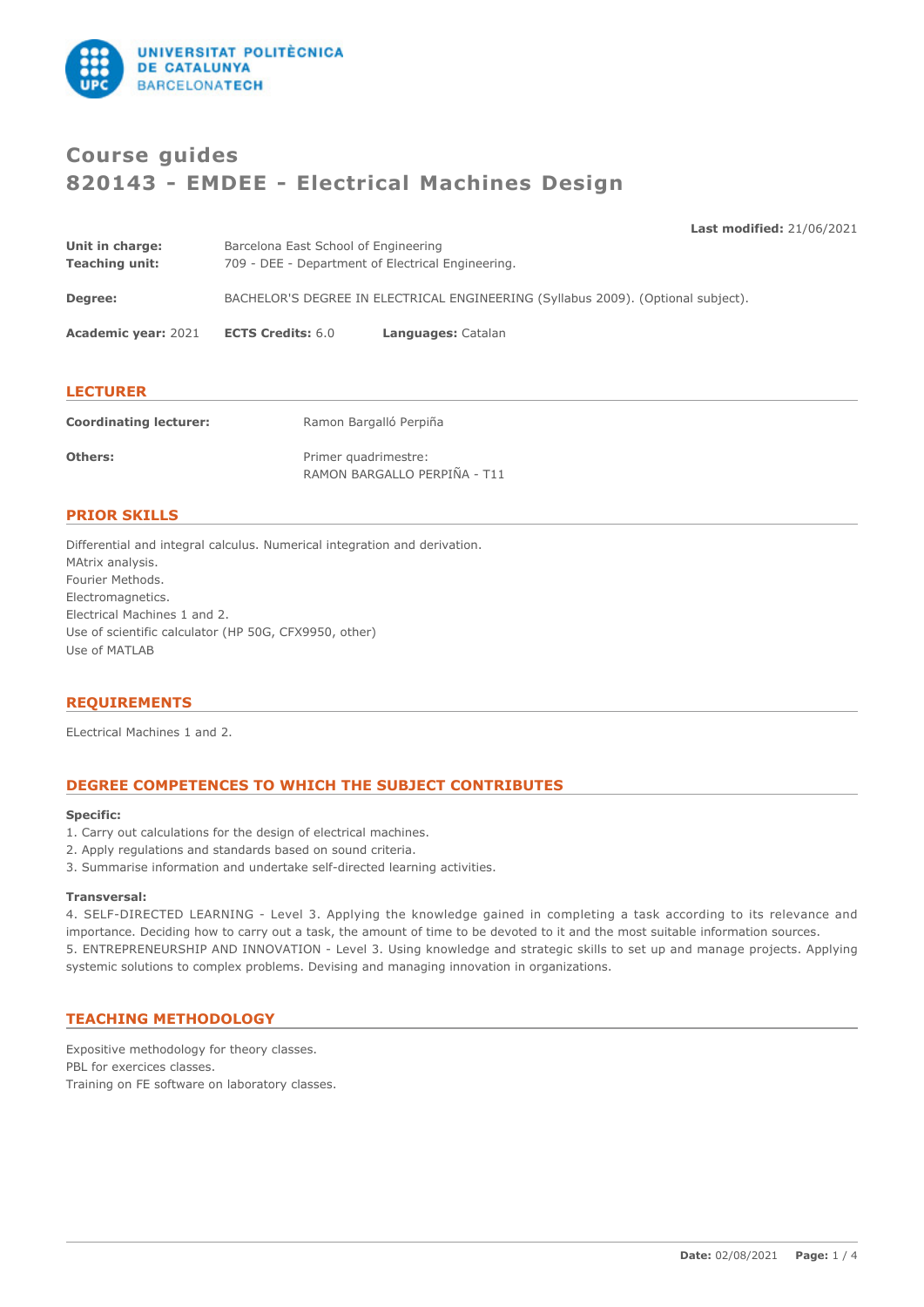

## **LEARNING OBJECTIVES OF THE SUBJECT**

- -To do to the student a general scope in the field of electrical machines and drives. The main treated aspects are their modelling and design.

To put into practice the FE method to analyse and design electrical machines and apparatus

- Explain general rules and methods for size electrical machines.

- Explain the main characteristics for materials used in the electrical machines to obtain an optimal design (technical, economical, environmental, etc. criterions are used)

#### **STUDY LOAD**

| <b>Type</b>       | <b>Hours</b> | Percentage |
|-------------------|--------------|------------|
| Hours small group | 30,0         | 20.00      |
| Self study        | 90,0         | 60.00      |
| Hours large group | 30,0         | 20.00      |

#### **Total learning time:** 150 h

## **CONTENTS**

#### **Electrical machines modeling using electromagnetic equations.**

#### **Description:**

MAxwell equations. Constitutive relations. Boundary conditions. 2D and 3D analysis. Symmetries. Numerical solution of Maxwell equations. FE method. Derived quantities. Flux distributions. fem determination. Parameter determination. Losses. Force. Torque.

#### **Related activities:**

Inductance analysis using FE software. Actuator analysis usinf FE software.

#### **Full-or-part-time:** 19h

Theory classes: 6h Laboratory classes: 3h Self study : 10h

#### **Windings for electrical machines**

#### **Description:**

Basis: salient pole windings, slot windings, end windings. Phase windings.MMF and EMF. Fractional windings. Other windings.

## **Related activities:**

Winding design for a AC machine. Analysis of MME and EMF.

**Full-or-part-time:** 18h Theory classes: 6h Laboratory classes: 2h Self study : 10h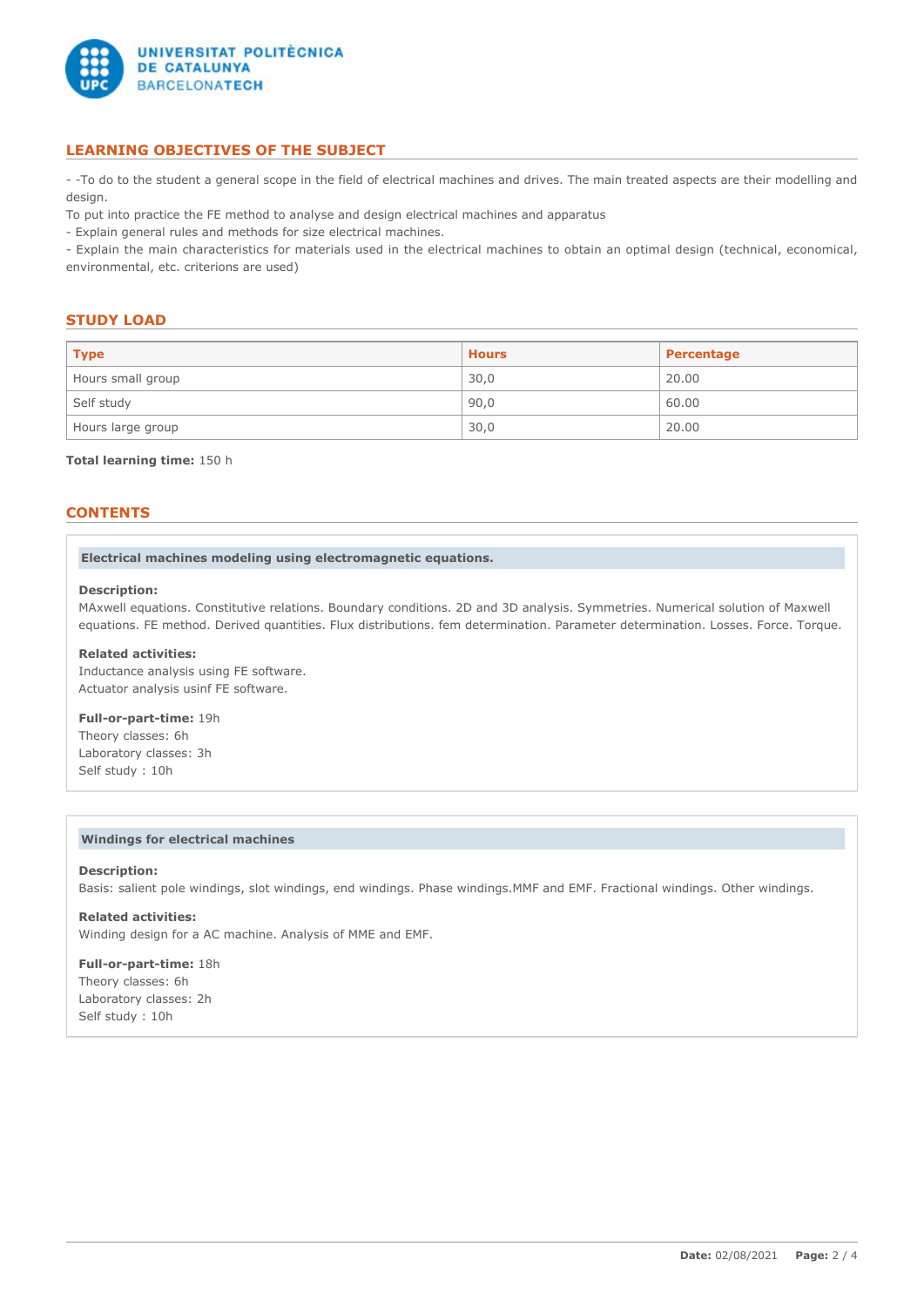

#### **General concepts and limitations in the design of electrical machines.**

#### **Description:**

General expressions for torque. Standards. Scale laws. Flux constant and weakening field work of electrical machines.

#### **Full-or-part-time:** 16h Theory classes: 6h

Self study : 10h

#### **Optimal design methods.**

#### **Description:**

Problem formulation. Restrictions. Solve methods. Examples.

#### **Related activities:**

Optimal design of an actuator.

#### **Full-or-part-time:** 18h Theory classes: 6h Laboratory classes: 2h Self study : 10h

#### **Parameter and losses calculation**

#### **Description:**

FE determination of: losses, emf, cogging torque, torque, inductance, resistance, capacitance, etc.

**Related activities:** Transformer analysis.

**Full-or-part-time:** 15h Theory classes: 3h Laboratory classes: 2h Self study : 10h

#### **Heat transfer**

#### **Description:**

Heat removal: conduction, convection, radiation. Thermal equivalent circuits. FE calculation of heat.

## **Related activities:**

Thermal analysis of a transformer: steady state calculation, transient calculation. Combined electromagnetic+thermal analysis.

## **Full-or-part-time:** 18h Theory classes: 6h

Laboratory classes: 2h Self study : 10h